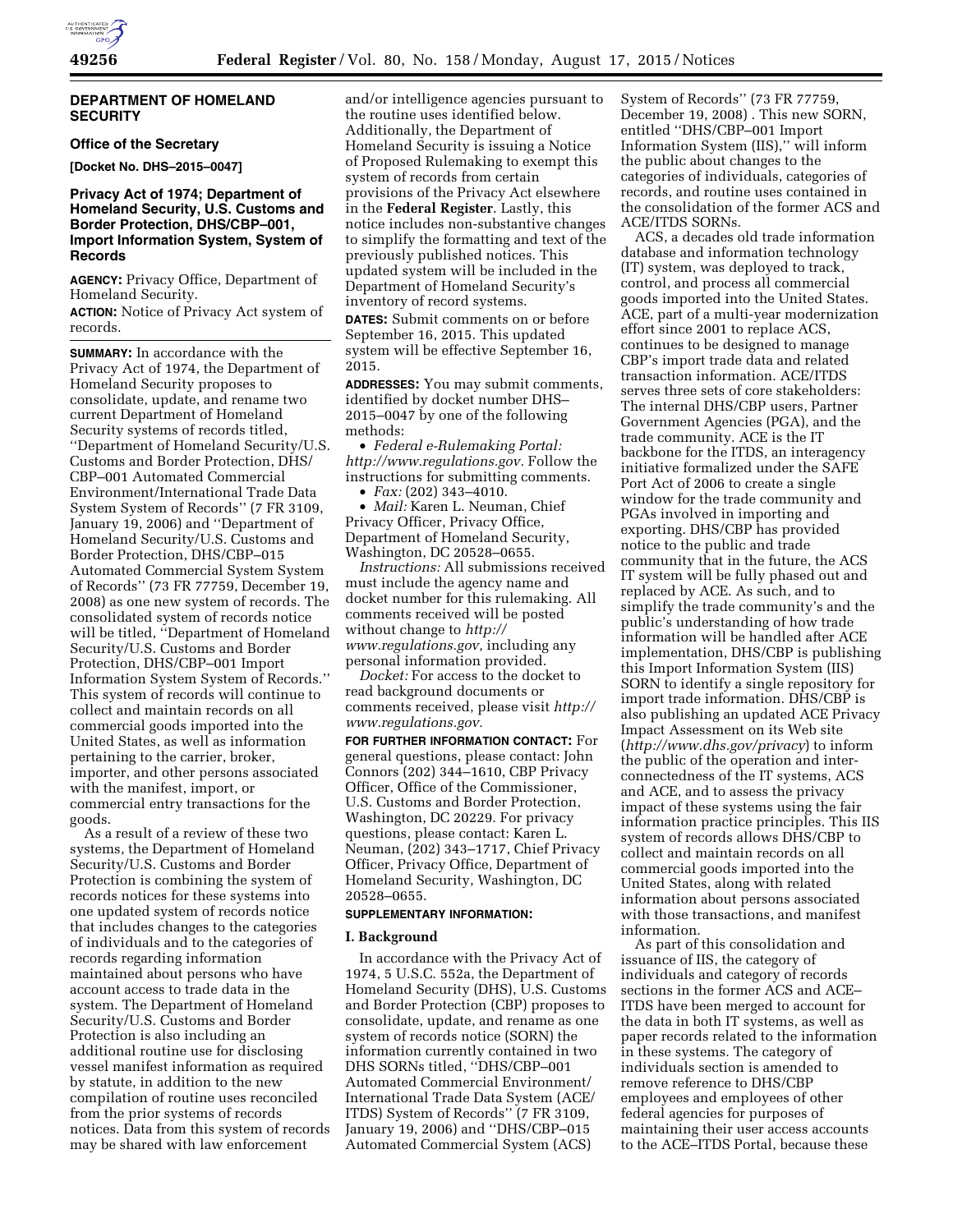individuals are now covered under a DHS-wide SORN, ''DHS/ALL–004 General Information Technology Access Account Records System (GITAARS) (77 FR 70792, November 27, 2012). The category of records for IIS will also include notations and results of examinations and document review for cleared merchandise to clarify and better identify DHS and PGA-generated information related to the processing of the import entry transaction. Additionally, the category of records is being expanded to address the expansion of information DHS/CBP proposes to collect on its revised Importer ID Input Record (CBP Form 5106). DHS/CBP is adding required elements for the name (First, Middle, Last) and business contact information (job title and phone) of Senior Company Officers of the Importer; DHS/CBP is also adding optional data fields on the form for the Senior Officers to provide Social Security number (SSN) or Passport Number and Country of Issuance. These latter, optional data elements are to facilitate Importer screening and verification.

The authorities sections from the previous SORNs have been combined, reconciled to address duplication, and updated to account for expanded information collected about business associations as part of the ACE–ITDS Portal user account. The purpose section for IIS reflects an update to the combined purposes for ACS and ACE– ITDS and addresses DHS/CBP's broad use of its import trade transaction IT systems (ACS and ACE) to collect and manage records to track, control, and process all commercial goods imported into the United States.

Consistent with DHS's informationsharing mission, information stored in the DHS/CBP–001 Import Information System (IIS) may be shared with other DHS Components that have a need to know the information to carry out their national security, law enforcement, immigration, or other homeland security functions. In addition, information may be shared with appropriate federal, state, local, tribal, territorial, foreign, or international government agencies consistent with the routine uses set forth in this SORN and as otherwise authorized under the Privacy Act.

Information in IIS may be shared for the same routine uses as were previously published in ACS and ACE– ITDS, and are now updated in this document:

• ACS's former Routine Use K is now reclassified as Routine Use G.

 $\circ$  Routine Use G permits sharing of data under the following circumstances: ''To appropriate federal, state, local,

tribal, or foreign governmental agencies or multilateral governmental organizations responsible for investigating or prosecuting the violations of, or for enforcing or implementing, a statute, rule, regulation, order, license, or treaty when DHS determines that the information would assist in the enforcement of civil or criminal laws.''

• ACE–ITDS's former Routine Use 3 is now reclassified as Routine Use K.

Æ Routine Use K permits sharing of data under the following circumstances: ''To a federal, state, local, tribal, territorial, foreign, or international agency, maintaining civil, criminal, or other relevant enforcement information or other pertinent information, which has requested information relevant to or necessary to the requesting agency's or the bureau's hiring or retention of an individual, or issuance of a security clearance, license, contract, grant, or other benefit.''

Additionally, DHS/CBP is adding another routine use to IIS, Routine Use R, to provide explicit coverage for the mandated release of Manifest Information as set forth in section 1431 of title 19, United States Code and implemented through title 19, Code of Federal Regulations, part 103:

• Routine Use R permits sharing of data under the following circumstances: ''To paid subscribers, in accordance with applicable regulations, for the purpose of providing access to manifest information as set forth in 19 U.S.C. 1431.''

DHS/CBP will not assert any exemptions with regard to information provided by or on behalf of an individual. However, this data may be shared with law enforcement and/or intelligence agencies pursuant to the routine uses identified in the IIS SORN and as otherwise authorized under the Privacy Act. The Privacy Act requires that DHS maintain an accounting of such disclosures. Disclosing the fact that a law enforcement and/or intelligence agency has sought particular records may interfere with or disclose techniques and procedures related to ongoing law enforcement investigations. As such, DHS is issuing a Notice of Proposed Rulemaking to exempt this system of records from certain provisions of the Privacy Act elsewhere in the **Federal Register**. This updated system will be included in DHS's inventory of record systems.

### **II. Privacy Act**

The Privacy Act embodies fair information practice principles in a statutory framework governing the means by which federal government

agencies collect, maintain, use, and disseminate individuals' records. The Privacy Act applies to information that is maintained in a ''system of records.'' A ''system of records'' is a group of any records under the control of an agency from which information is retrieved by the name of an individual or by some identifying number, symbol, or other identifying particular assigned to the individual. In the Privacy Act, an individual is defined to encompass U.S. citizens and lawful permanent residents. As a matter of policy, DHS extends administrative Privacy Act protections to all persons when systems of records maintain information on U.S. citizens, lawful permanent residents, and non-immigrant aliens.

Below is the description of the DHS/ CBP–001 Import Information System (IIS) System of Records.

In accordance with 5 U.S.C. 552a(r), DHS has provided a report of these systems of records to the Office of Management and Budget and to Congress.

### **System of Records**

Department of Homeland Security (DHS)/U.S. Customs and Border Protection (CBP)–001.

### **SYSTEM NAME:**

DHS/CBP–001 Import Information System (IIS).

## **SECURITY CLASSIFICATION:**

Unclassified.

### **SYSTEM LOCATION:**

Records are maintained at the DHS/ CBP Headquarters in Washington, DC and field offices.

## **CATEGORIES OF INDIVIDUALS COVERED BY THE SYSTEM:**

Categories of individuals in this system include members of the public involved in the importation of merchandise and international trade, such as importers, brokers, carriers, manufacturers, shippers, consignees, cartmen/lightermen, filers, sureties, facility operators, foreign trade zone operators, drivers/crew, attorneys/ consultants, and agents, in addition to persons required to file Customs Declarations for international mail transactions (including sender and recipient).

## **CATEGORIES OF RECORDS IN THE SYSTEM:**

Information maintained by ACE as part of the *user account creation process*  includes:

• *Account Information*—Including Name of Company, Name of Company Officer, Title of Company Officer, Company Organization Structure, and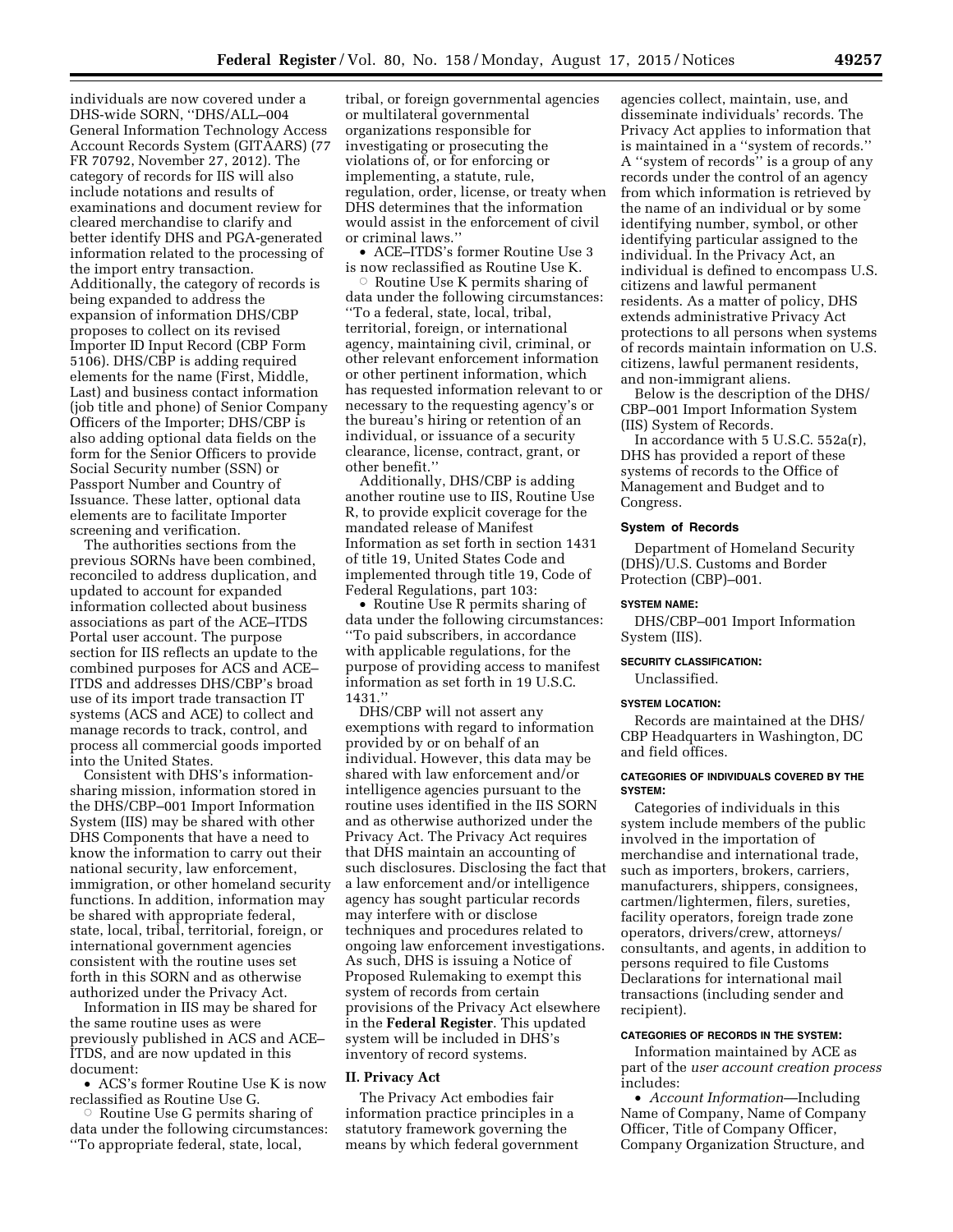Officer's Date of Birth (optional). For Operators, this information must match the name on the company's bond.

Æ *Account Owner Information*— Name, Application Data, Email, Date of Birth, Country, Address, and Business Phone Number.

Æ *Legal Entity Information*—Name, Application Data, Email, Country, Address, and Business Phone Number.

Æ *Point of Contact Information*— Name, Application Data, Email, Country, Date of Birth, Address, and Business Phone Number.

• *Business Activity Information*— Depending on the account type being established, CBP requires the following identifying information to set up an ACE portal account. Users are limited to a single identification number for the portal account being requested with the exception of: Importer, broker, filer, software vendor, service bureau, port authority, preparer, or surety agent, which can use up to three identifying numbers for each portal view:

Æ *Importer/Broker/Filer/Surety:*  Importer Record Number; Filer Code; Taxpayer Identification Number (TIN) [*e.g.,* Internal Revenue Service (IRS) Employer Identification Number (EIN)/ SSN]; Surety Code.

Æ *Service Provider:* Standard Carrier Alpha Code (SCAC) or Filer Code; EIN/ SSN.

 $\circ$  *Operator:* EIN/SSN; Bond Number; Facilities Information and Resources Management System (FIRMS) Code; Zone Number; Site Number. Operators must also note whether their background investigation has been completed by CBP, and whether their fingerprints are on file with CBP.

Æ *Cartman/Lighterman:* Cartman/ Lighterman Identification Number; Customhouse License (CHL) Number; Passport Number; Country of Issuance; Date of Expiration; U.S. Visa Number; Birth Certification Number; Permanent Resident Card Number; Certificate of Naturalization; Certificate of U.S. Citizenship; Re-entry Permit Number (I–327); Refugee Permit Number; Other Identification (such as Military Dependent's Card, Temporary Resident Card, Voter Registration Card). A Cartman/Lighterman must also note whether his or her background investigation has been completed by CBP, and whether his or her fingerprints are on file with CBP.

Æ *Carriers:* SCAC; Bond Numbers; Importer Record for Type 2 Bond (if applicable).<br>*Drivers* 

 *Drivers/Crew:* Commercial Driver License (CDL) Number; State/Province of Issuance; Country; whether the Driver has an Enhanced CDL or is HAZMAT endorsed; Full Name; Date of Birth;

Gender; Citizenship; Travel Documentation (and Country of Issuance) such as: Passport Number or Permanent Resident Card; or other type of identification including: SENTRI Card; NEXUS<sup>1</sup>; U.S. Visa (nonimmigrant or immigrant); Permanent Resident Card; U.S. Alien Registration Card; U.S. Passport Card; DHS Refugee Travel Document; DHS Re-Entry Permit; U.S. Military ID Document; or U.S. Merchant Mariner Document.

Information maintained by ACE as part of the *trade facilitation process*  includes:

• Filer Information

Æ *Importer of Record Name and Address*—The name and address, including the standard postal two-letter state or territory abbreviation, of the importer of record. The importer of record is defined as the owner or purchaser of the goods, or when designated by the owner, purchaser, or consignee, a licensed customs broker. The importer of record is the individual or firm liable for payment of all duties and meeting all statutory and regulatory requirements incurred as a result of importation, as described in 19 CFR 141.1(b).

Æ *Consignee Number*—IRS EIN, SSN, or CBP-assigned number of the consignee. This number must reflect a valid identification number filed with CBP via the CBP Form 5106 or its electronic equivalent.

Æ *Importer Number*—The IRS EIN, SSN, or CBP-assigned number of the importer of record. Æ

 *Reference Number*—The IRS EIN, SSN, or CBP-assigned number of the individual or firm to whom refunds, bills, or notices of extension or suspension of liquidation are to be sent (if other than the importer of record and only when a CBP Form 4811 is on file).

Æ *Ultimate Consignee Name and Address*—The name and address of the individual or firm purchasing the merchandise or, if a consigned shipment, to whom the merchandise is consigned.<br>*Broker* ©

 *Broker/Filer Information*—A broker or filer name, address, and phone number.

Æ *Broker/Importer File Number*—A broker or importer internal file or reference number.

Æ *Bond Agent Information*—Bond agent name, SSN or a surety created identification, and surety name.

Æ *Declarant Name, Title, Signature, and Date*—The name, job title, and

signature of the owner, purchaser, or agent who signs the declaration. The month, day, and year when the declaration was signed.

Æ *Importer Business Description*— Including the Importer Dun & Bradstreet (DUNS) Number and the North American Industry Classification System (NAICS) number for Importer Business.

Æ *Senior Officers of the Importing Company*—Information pertaining to Senior Officers of the Importing Company with an importing or financial role in trade transactions: Position title; Name (First, Middle, Last); Business Phone; SSN (Optional); Passport Number (Optional); Passport Country of Issuance (Optional).

Æ *Additional Data Elements*—Filers may, on their own initiative, provide additional or clarifying information on the form provided such additional information does not interfere with the reporting of those required data elements.

- Supply Chain Information
- $\circ$ *Manufacturer Information:*
- Manufacturer (or supplier) name;
- Manufacturer (or supplier) address;

**Foreign manufacturer identification** 

code and/or shipper identification code; ■ Foreign manufacturer name and/or

shipper name; and ■ Foreign manufacturer address and/

or shipper address.

 $\circ$  *Carrier Information:* 

■ *Importing Carrier*—For merchandise arriving in the U.S. by vessel, CBP records the name of the vessel that transported the merchandise from the foreign port of lading to the first U.S. port of unlading.

• Vessel Identifier Code;

- Vessel Name;
- Carrier Name;
- Carrier Address;

• Carrier codes (non-SSN) (Standard Carrier Agent Code (SCAC) for vessel carriers, International Air Transport Association (IATA) for air carriers);

- Department of Transportation (DOT) number,
	- Tax Identification Number;
	- DUNS;
	- Organizational structure; and

• Insurance information including name of insurer, policy number, date of issuance, and amount.

• The carrier can create users and points of contact, and may also choose to store details associated with the driver and crew, conveyance, and equipment for purposes of expediting the creation of manifests.

 $\bullet\;$  *Mode of Transport*—The mode of transportation by which the imported merchandise entered the U.S. port of arrival from the last foreign country.

<sup>1</sup>SENTRI and NEXUS are Trusted Traveler Cards used for expedited border crossing along the southern and northern borders, respectively. *See, http://www.cbp.gov/travel/trusted-travelerprograms.*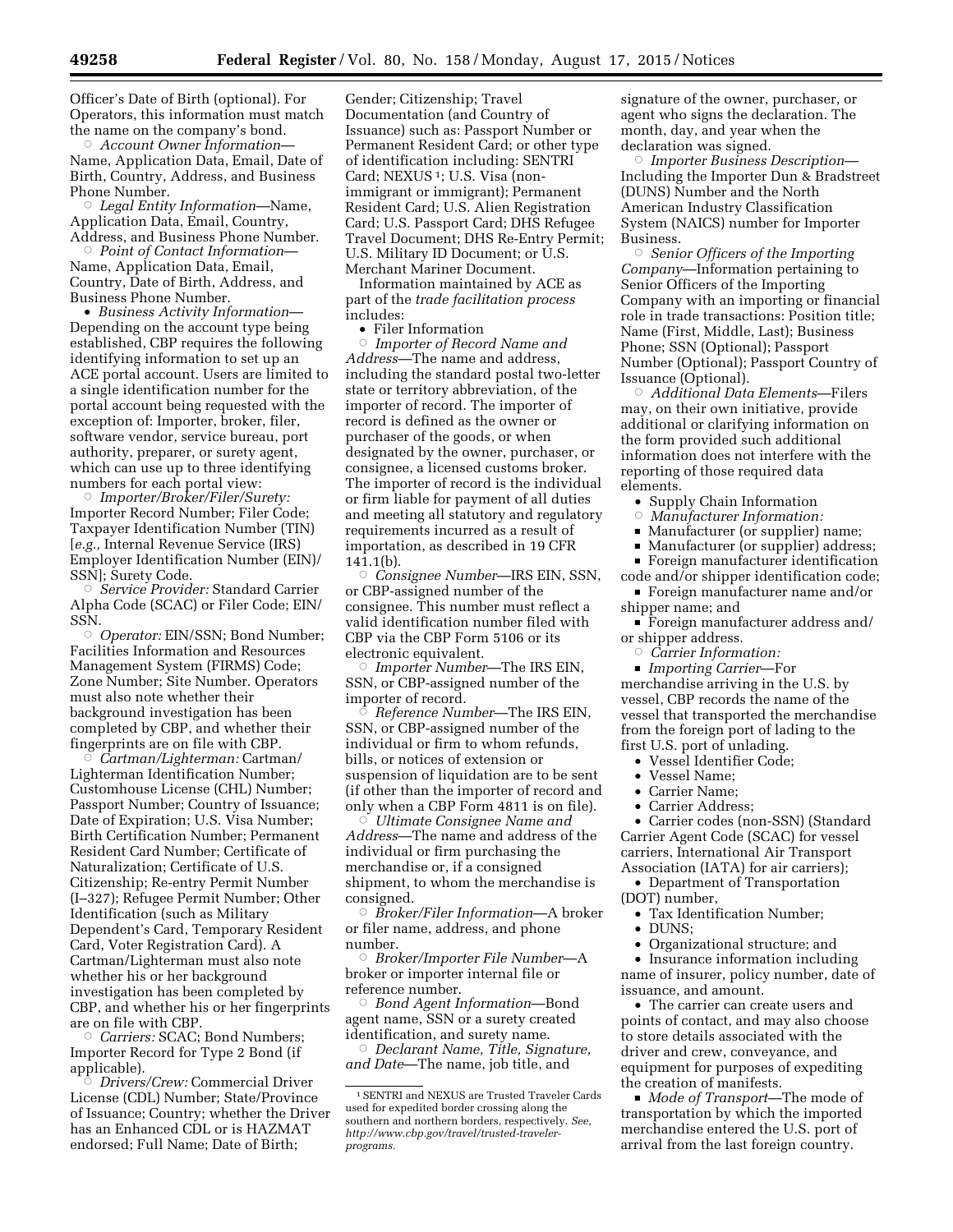The mode of transport may include vessel, rail, truck, air, or mail.

■ *Export Date*—The month, day, and year on which the carrier departed the last port (or airport, for merchandise exported by air) in the exporting country.

 $\circ$  Liquidator identification (non-SSN);

 $\circ$  Seller (full name and address or a widely accepted industry number such as a DUNS number);

 $\circ$  Buyer (full name and address or a widely accepted industry number such as a DUNS number);

 $\circ$  Ship to party name;

Consolidator (stuffer);

 $\circ$  Foreign trade zone applicant identification number;

Æ Country of origin;

Æ Commodity Harmonized Tariff Schedule of the United States (HTSUS) number;

Æ Booking party; and

 $\circ$  Other identification information

regarding the party to the transaction. • Crewmember/Passenger

Information

 $\circ$  Carrier Information—Including vessel flag and vessel name, date of arrival, and port of arrival (CBP Form 5129);

 $\circ$  Person on arriving conveyance who is in charge;

 $\circ$  Names of all crew members and passengers;

 $\circ$  Date of birth of each crew member and passenger;

 $\circ$  Commercial driver license (CDL)/ driver license number for each crew member;

 $\circ$  CDL state or province of issuance for each crew member;

 $\circ$  CDL country of issuance for each crew member;

 $\circ$  Travel document number for each crew member and passenger;

 $\circ$  Travel document country of issuance for each crew member and

passenger;  $\circ$  Travel document for state/province of issuance for each crew member and

passenger;  $\circ$  Travel document type for each crew

member and passenger; Address for each crew member and

passenger; Æ Gender of each crew member and

passenger;

 $\circ$  Nationality/citizenship of each crew member and passenger; and

 $\circ$  HAZMAT endorsement for each crew member.

• Federal Employee Information (including CBP and PGA employees) O CBP employee names;

 $\circ$  CBP employee hash identification, SSN, or other employee identification number; and

Æ Federal Government employee names, work addresses, work phone numbers, and ACE identification if already an ACE–ITDS user.

• Manifest Information

Æ *Bill of Lading (B/L) or Air Waybill (AWB) Number*—The number assigned on the manifest by the international carrier delivering the goods to the United States.

Æ *Immediate Transportation Number*—The Immediate Transportation number obtained from the CBP Form 7512, the AWB number from the Transit Air Cargo Manifest (TACM), or Automated Manifest System (AMS) master in-bond (MIB) movement number.

Æ *Immediate Transportation Date*— The month, day, and year obtained from the CBP Form 7512, TACM, or AMS MIB record. Note that Immediate Transportation date cannot be prior to import date.

Æ *Missing Documents*—Codes that indicate which documents are not available at the time of filing the entry summary.

Æ *Foreign Port of Lading*—The five digit numeric code listed in the ''Schedule K'' (Classification of Foreign Ports by Geographic Trade Area and Country) for the foreign port at which the merchandise was actually laden on the vessel that carried the merchandise to the United States.2

 $\ddot{\circ}$  *U.S. Port of Unlading*—The U.S. port code where the merchandise was unladen (or, delivered) from the importing vessel, aircraft, or train. Æ

 *Location of Goods/General Order (GO) Number*—Also known as a ''container stuffing location,'' the pier or site where the goods are available for examination. For air shipments, this is the flight number.

• CBP Generated Records

Æ *Entry Number*—The entry number is a CBP-assigned number that is unique to each Entry Summary (CBP Form 7501).

Æ *Entry Type*—Entry type denotes which type of entry summary is being filed (*i.e.,* consumption, information, and warehouse). The sub-entry type further defines the specific processing type within the entry category (*i.e.,* free and dutiable, quota/visa, anti-dumping/ countervailing duty, and appraisement).3

 $\zeta$  *Summary Date*—The month, day, and year on which the entry summary

is filed with CBP. The record copy of the entry summary will be time stamped by the filer at the time of presentation of the entry summary. Use of this field is optional for ABI statement entries. The time stamp will serve as the entry summary date. The filer will record the proper team number designation in the upper right portion of the form above this block (three-character team number code).4

Æ *Port Code*—The port is where the merchandise was entered under an entry or released under an immediate delivery permit. CBP relies on the U.S. port codes from Schedule D, Customs District and Port Codes, listed in Annex C of the Harmonized Tariff Schedule (HTS).<br> $\overline{\phantom{a}}$   $\overline{E}$ 

 *Entry Date*—The month, day, and year on which the goods are released, except for immediate delivery, quota goods, or when the filer requests another date prior to release.5 It is the responsibility of the filer to ensure that the entry date shown for entry/entry summaries is the date of presentation (*i.e.,* the time stamp date). The entry date for a warehouse withdrawal is the date of withdrawal.

Æ *Manufacturer ID*—This code identifies the manufacture/shipper of the merchandise by a CBP-constructed code. The manufacturer/shipper identification code is required for all entry summaries and entry/entry summaries, including informal entries, filed on the CBP Form 7501.<br>Notes—Notations and re ©

 *Notes*—Notations and results of examinations and document review for cleared merchandise.

ÆTrade violation statistics.

**EXECUTE CONCRETE CONCRETE:** Protest and appeal decision case information.

• Surety and Bond Information

 $\bigcap$  *Surety Information*—Full legal name of entity, address.

Æ *Surety Number*—A three-digit numeric code that identifies the surety company on the Customs Bond. This code can be found in block 7 of the CBP Form 301, or is available through CBP's automated system to ABI filers, via the importer bond query transaction.<br>*© Bond Tvpe*—A three-digit nı

 *Bond Type*—A three-digit numeric code identifying the following type of bond: U.S. Government or entry types not requiring a bond; Continuous; or Single Transaction.

Æ *Additional Bond Information*—All authorized users of bond, bond expiration date.

- Merchandise-Specific Information
- Æ *Line Number*—A commodity from one country, covered by a line which

<sup>2</sup>The ''Schedule K'' may be retrieved at: *[http://](http://www.iwr.usace.army.mil/ndc/wcsc/scheduleK/schedulek.htm) [www.iwr.usace.army.mil/ndc/wcsc/scheduleK/](http://www.iwr.usace.army.mil/ndc/wcsc/scheduleK/schedulek.htm) [schedulek.htm.](http://www.iwr.usace.army.mil/ndc/wcsc/scheduleK/schedulek.htm)* 

<sup>3</sup>Automated Broker Interface (ABI) processing requires an ABI status indicator. This indicator must be recorded in the entry type code block. It is to be shown for those entry summaries with ABI status only.

<sup>4</sup>For ABI entry summaries, the team number is supplied by CBP's automated system in the summary processing output message.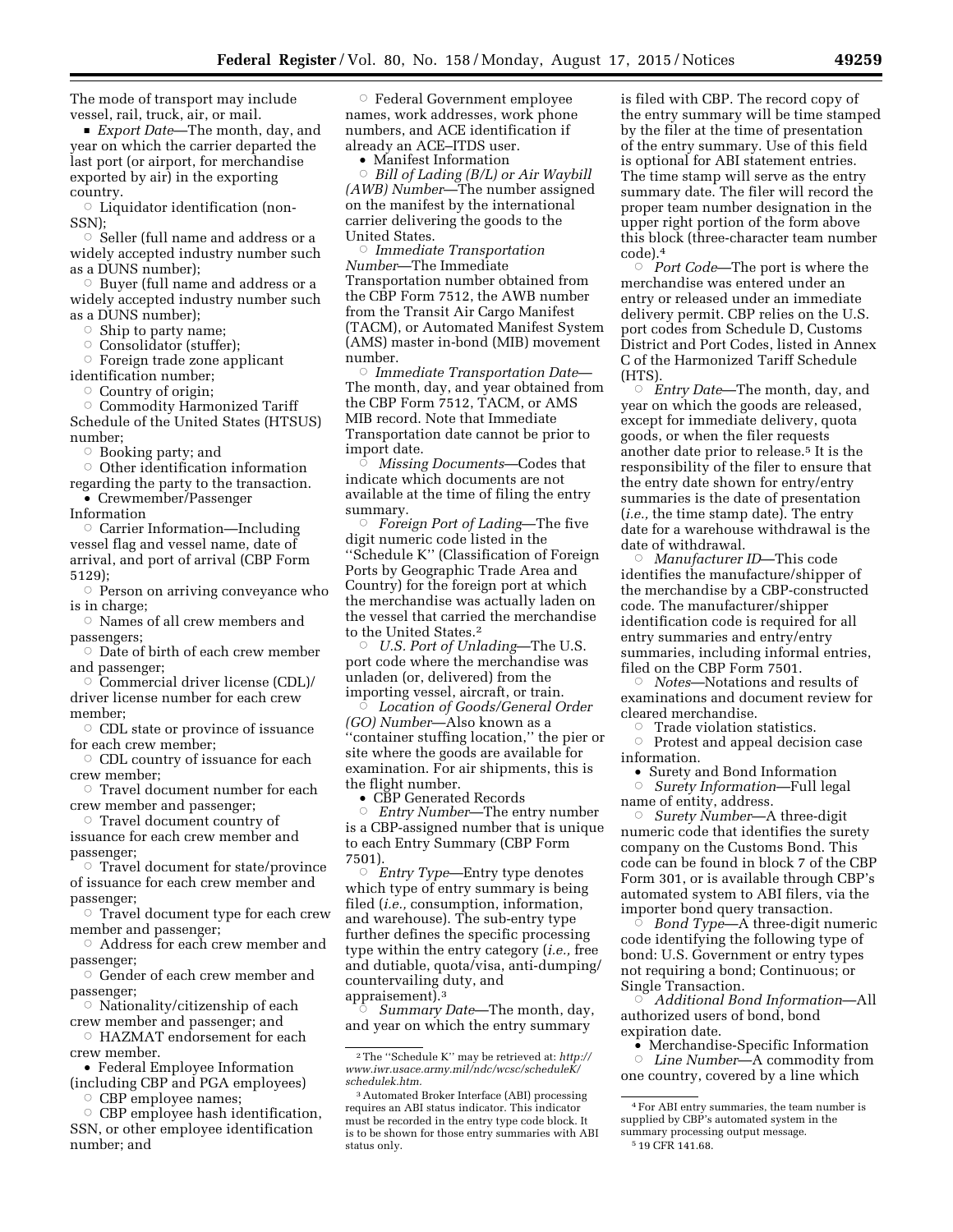includes a net quantity, entered value, HTS number, charges, rate of duty and tax.

Æ *Description of Merchandise*—A description of the articles in sufficient detail (*i.e.,* gross weight, manifest quantity, net quantity in HTS units, U.S. dollar value, all other charges, costs, and expenses incurred while bringing the merchandise from alongside the carrier at the port of exportation in the country of exportation and placing it alongside the carrier at the first U.S. port of entry).

Æ *License Numbers*—For merchandise subject to agriculture licensing.

Æ *Country of Origin*—The country of origin is the country of manufacture, production, or growth of any article. When merchandise is invoiced in or exported from a country other than that in which it originated, the actual country of origin shall be specified rather than the country of invoice or exportation.

Æ *Import Date*—The month, day, and year on which the importing vessel transporting the merchandise from the foreign country arrived within the limits of the U.S. port with the intent to unlade.

Æ *Exporting Country*—The country of which the merchandise was last part of the commerce and from which the merchandise was shipped to the United States.

### **AUTHORITY FOR MAINTENANCE OF THE SYSTEM:**

IIS derives its authority from 19 U.S.C. 66, 1431, 1448, 1481, 1484, 1505, 1514, 1624, and 2071; 26 U.S.C. 6109(d); 31 U.S.C. 7701(c); section 203 of the Security and Accountability for Every (SAFE) Port Act of 2006 and section 343(a) of the Trade Act of 2002, as amended by the Maritime Transportation Security Act of 2002; Title 19 of the Code of Federal Regulations, including 19 CFR 24.5, 149.3, 101.9, and 103.31(e).

### **PURPOSE(S):**

This system of records allows DHS/ CBP to collect and maintain records on all commercial goods imported into the United States, along with carrier, broker, importer, and other ACE–ITDS Portal user account and manifest information. The purpose of this system of records is to track, control, and process all commercial goods imported into the United States. This facilitates the flow of legitimate shipments, and assists DHS/CBP in securing U.S. borders and targeting illicit goods. IIS covers two principle information technology systems: The Automated Commercial System (ACS) and ACE–ITDS. ACS

employs multiple modules to receive data transmissions from a variety of parties involved in international commercial transactions and provides DHS/CBP with the capability to track both the transport transactions and the financial transactions associated with the movement of merchandise through international commerce. ACE–ITDS modernizes and enhances trade processing with features that will consolidate and automate border processing. ACE–ITDS serves three sets of core stakeholders: The internal DHS/ CBP users, PGAs, and the trade community in the movement of merchandise through international commerce.

### **ROUTINE USES OF RECORDS MAINTAINED IN THE SYSTEM, INCLUDING CATEGORIES OF USERS AND THE PURPOSES OF SUCH USES:**

In addition to those disclosures generally permitted under 5 U.S.C. 552a(b) of the Privacy Act, all or a portion of the records or information contained in this system may be disclosed outside DHS as a routine use pursuant to 5 U.S.C. 552a(b)(3) as follows:

A. To the Department of Justice (DOJ), including Offices of the United States Attorneys, or other federal agency conducting litigation or in proceedings before any court, adjudicative, or administrative body, when it is relevant or necessary to the litigation and one of the following is a party to the litigation or has an interest in such litigation:

1. DHS or any Component thereof;

2. Any employee or former employee of DHS in his or her official capacity;

3. Any employee or former employee of DHS in his or her individual capacity when DOJ or DHS has agreed to represent the employee; or

4. The United States or any agency thereof.

B. To a congressional office from the record of an individual in response to an inquiry from that congressional office made at the request of the individual to whom the record pertains.

C. To the National Archives and Records Administration (NARA) or General Services Administration pursuant to records management inspections being conducted under the authority of 44 U.S.C. 2904 and 2906.

D. To an agency or organization for the purpose of performing audit or oversight operations as authorized by law, but only such information as is necessary and relevant to such audit or oversight function.

E. To appropriate agencies, entities, and persons when:

1. DHS suspects or has confirmed that the security or confidentiality of

information in the system of records has been compromised;

2. DHS has determined that as a result of the suspected or confirmed compromise, there is a risk of identity theft or fraud, harm to economic or property interests, harm to an individual, or harm to the security or integrity of this system or other systems or programs (whether maintained by DHS or another agency or entity) that rely upon the compromised information; and

3. The disclosure made to such agencies, entities, and persons is reasonably necessary to assist in connection with DHS's efforts to respond to the suspected or confirmed compromise and prevent, minimize, or remedy such harm.

F. To contractors and their agents, grantees, experts, consultants, and others performing or working on a contract, service, grant, cooperative agreement, or other assignment for DHS, when necessary to accomplish an agency function related to this system of records. Individuals provided information under this routine use are subject to the same Privacy Act requirements and limitations on disclosure as are applicable to DHS officers and employees.

G. To appropriate federal, state, local, tribal, or foreign governmental agencies or multilateral governmental organizations responsible for investigating or prosecuting the violations of, or for enforcing or implementing, a statute, rule, regulation, order, license, or treaty when DHS determines that the information would assist in the enforcement of civil or criminal laws.

H. To a federal, state, or local agency, or other appropriate entity or individual, or through established liaison channels to selected foreign governments, in order to provide intelligence, counterintelligence, or other information for the purposes of intelligence, counterintelligence, or antiterrorism activities authorized by U.S. law, Executive Order, or other applicable national security directive.

I. To the Department of Commerce, United States Census Bureau for statistical analysis of foreign trade data.

J. To a federal agency, pursuant to an International Trade Data System Memorandum of Understanding, consistent with the receiving agency's legal authority to collect information pertaining to and/or regulate transactions in international trade.

K. To a federal, state, local, tribal, territorial, foreign, or international agency, maintaining civil, criminal, or other relevant enforcement information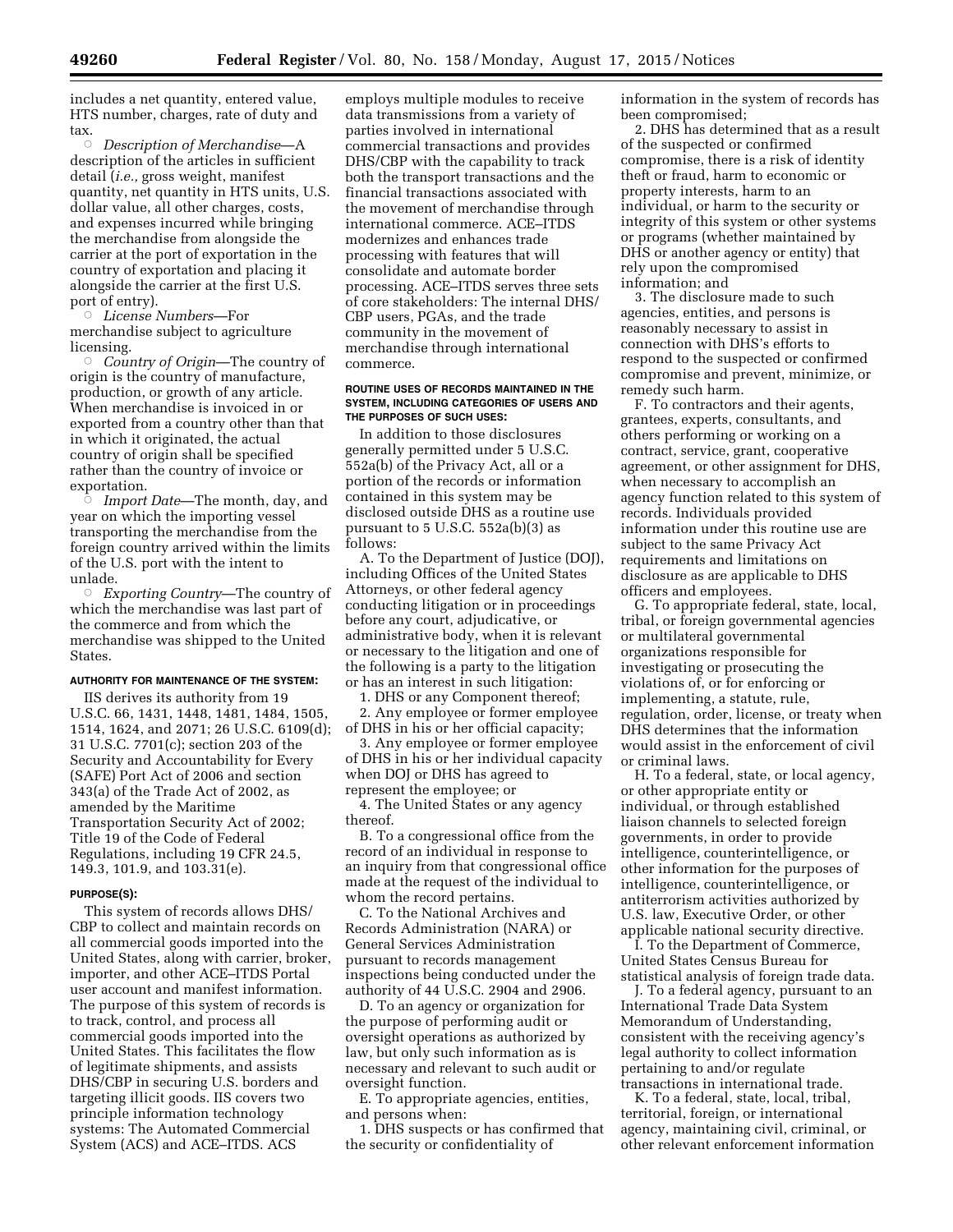or other pertinent information, which has requested information relevant or necessary to the requesting agency's hiring or retention of an individual, or issuance of a security clearance, license, contract, grant, or other benefit;

L. To a court, magistrate, or administrative tribunal in the course of presenting evidence, including disclosures to opposing counsel or witnesses in the course of civil discovery, litigation, or settlement negotiations, in response to a subpoena, or in connection with criminal law proceedings;

M. To third parties during the course of an investigation to the extent necessary to obtain information pertinent to the investigation;

N. To the Department of Justice, Offices of the United States Attorneys or a consumer reporting agency as defined by the Fair Credit Reporting Act, address or physical location information concerning the debtor, for further collection action on any delinquent debt when circumstances warrant;

O. To appropriate federal, state, local, tribal, or foreign governmental agencies or multilateral governmental organizations when DHS is aware of a need to use relevant data for purposes of testing new technology and systems designed to enhance national security or identify other violations of law;

P. To a former employee of DHS, in accordance with applicable regulations, for purposes of responding to an official inquiry by a federal, state, or local government entity or professional licensing authority; or facilitating communications with a former employee that may be necessary for personnel-related or other official purposes when the Department requires information or consultation assistance from the former employee regarding a matter within that person's former area of responsibility;

Q. To an organization or individual in either the public or private sector, either foreign or domestic, when there is a reason to believe that the recipient is or could become the target of a particular terrorist activity or conspiracy, to the extent the information is relevant to the protection of life or property;

R. To paid subscribers, in accordance with applicable regulations, for the purpose of providing access to manifest information as set forth in 19 U.S.C. 1431;

S. To the news media and the public, with the approval of the Chief Privacy Officer in consultation with counsel, when there exists a legitimate public interest in the disclosure of the information or when disclosure is necessary to preserve confidence in the

integrity of DHS or is necessary to demonstrate the accountability of DHS's officers, employees, or individuals covered by the system, except to the extent it is determined that release of the specific information in the context of a particular case would constitute an unwarranted invasion of personal privacy.

## **DISCLOSURE TO CONSUMER REPORTING AGENCIES:**

Yes, CBP may disclose, pursuant to 5 U.S.C. 552a(b)(12), to consumer reporting agencies in accordance with the provision of 15 U.S.C. 1681, *et seq.*  or the Federal Claims Collection Act of 1966 as amended (31 U.S.C. 3701, *et seq.*). The purpose of this disclosure is to aid in the collection of outstanding debts owed to the Federal Government, typically, to provide an incentive for debtors to repay delinquent Federal Government debts by making these part of their credit records.

Disclosure of records is limited to the individual's name, address, EIN/SSN, and other information necessary to establish the individual's identity; the amount, status, and history of the claim; and the agency or program under which the claim arose. The disclosure will be made only after the procedural requirements of 31 U.S.C. 3711(e) have been followed.

# **POLICIES AND PRACTICES FOR STORING, RETRIEVING, ACCESSING, RETAINING, AND DISPOSING OF RECORDS IN THE SYSTEM:**

### **STORAGE:**

CBP stores records in this system electronically or on paper in secure facilities in a locked drawer behind a locked door. The records may be stored on magnetic disc, tape, digital media, and CD–ROM.

#### **RETRIEVABILITY:**

CBP retrieves records by file identification codes, name or other personal identifier.

### **SAFEGUARDS:**

CBP safeguards records in this system in accordance with applicable rules and policies, including all applicable DHS automated systems security and access policies. CBP imposes strict controls to minimize the risk of compromising the information that is being stored. Access to the computer system containing the records in this system is limited to those individuals who have a need to know the information for the performance of their official duties and who have appropriate clearances or permissions. The systems maintain a real-time auditing function of individuals who access them. Additional safeguards may vary by Component and program.

### **RETENTION AND DISPOSAL:**

The Importer Security Filing form is retained for fifteen years from date of submission unless it becomes linked to law enforcement action. All other import records contained within IIS are maintained for a period of six years from the date of entry.

Some records are retained online in a system database, while others may be retained in hard copy in ports of entry, as appropriate. Personally identifiable information collected in IIS as part of the regulation of incoming cargo will be retained in accordance with the U.S. Customs Records Schedules approved by the National Archive and Records Administration for the forms on which the data is submitted. This means that cargo, crew, driver, and passenger information collected from a manifest presented in connection with the arrival of a vessel, vehicle, or aircraft will be retained for six years.

Information collected in connection with the submission of a Postal Declaration for a mail importation will be retained for a maximum of six years and three months (as set forth pursuant to NARA Authority N1–36–86–1, U.S. Customs Records Schedule, Schedule 9 Entry Processing, Items 4 and 5).

## **SYSTEM MANAGER AND ADDRESS:**

Director, Integrated Logistic Support, Cargo Systems Program Office, Office of Information Technology, U.S. Customs and Border Protection, who is located at 1801 North Beauregard Street, Alexandria, Virginia 22311.

#### **NOTIFICATION PROCEDURE:**

ACE–ITDS portal users may log in to ACE–ITDS to change their profile information and make permissible amendments or corrections to their records. Individuals seeking notification of and access to any record contained in this system of records, or seeking to contest its content, may submit a request in writing to the DHS/CBP Freedom of Information Act (FOIA) Officer, whose contact information can be found at *<http://www.dhs.gov/foia>*  under ''Contacts.'' If an individual believes more than one Component maintains Privacy Act records concerning him or her, the individual may submit the request to the Chief Privacy Officer and Chief FOIA Officer, Department of Homeland Security, 245 Murray Drive SW., Building 410, STOP– 0655, Washington, DC 20528.

When seeking records about yourself from this system of records or any other Departmental system of records, your request must conform with the Privacy Act regulations set forth in 6 CFR part 5. You must first verify your identity,